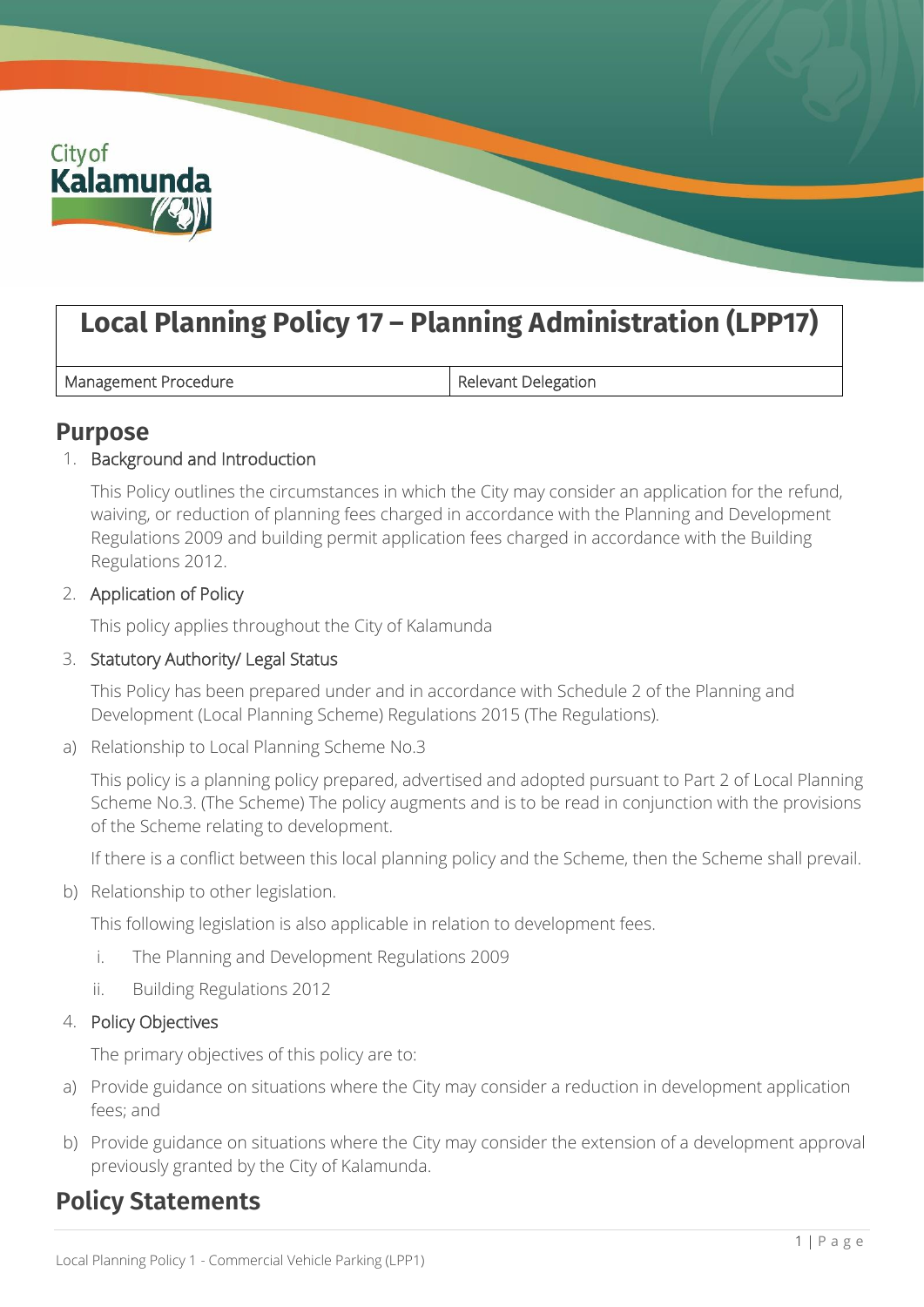

#### 1. General Statements

Council does not consider financial hardship, personal, or family circumstances to be grounds for the waiving or reduction of development fees.

Building and Planning fees will not be waived under any circumstances except with the approval of the Chief Executive Officer.

City statutory building or demolition permit application fees will not be charged for City works on City buildings.

#### 2. Reduction of Planning Application Fees

An application for a reduction of a maximum of 50% of planning fees may be applied for on developments with a total cost of less than \$2 million under the following circumstances:

a) Where a development is of less than \$50,000 in value and the application is, in the opinion of the Manager Approval Services, similar to a previous application determined during the preceding two (2) years to the point where previous assessment work can be significantly contributed to the assessment of the new application.

#### OR

b) Where the applicant is a 'not-for-profit' organisation and has obtained an income tax exemption status from the Australian Taxation Office.

#### OR

- c) Where the application relates to development of a property listed on the City's Local Municipal Heritage Inventory or State Heritage List, provided that:
	- i. The proposed development would not otherwise require a development application if it were a property not listed on the Heritage List; or
	- ii. The sole purpose of the proposed development is to restore or conserve the heritage attributes of a building of heritage significance and/or site; or
	- iii. Where the proposed development consists solely of the demolition of non-original fabric and which has no adverse impact on the heritage significance associated with the place; or
	- iv. The development application involves partial demolition which has no adverse impact on the heritage significance associated with the heritage listed place.

Where an application for a fee reduction is made under b) or c) above, the applicant will be required to provide sufficient evidence at the time of submitting the request.

#### 3. Refund of Planning Fees

The City will consider a written request for the refund of planning fees where the application is withdrawn prior to a determination being issued only in the following circumstances:

- a) Where, in the opinion of the Manager Approval Services, no assessment work has been undertaken by the City and the application is subsequently withdrawn within seven (7) days of the date of application, up to 90% of the application fee may be refunded.
- b) Where assessment work has been commenced by the City, a refund of 50% of the application fee may be approved where: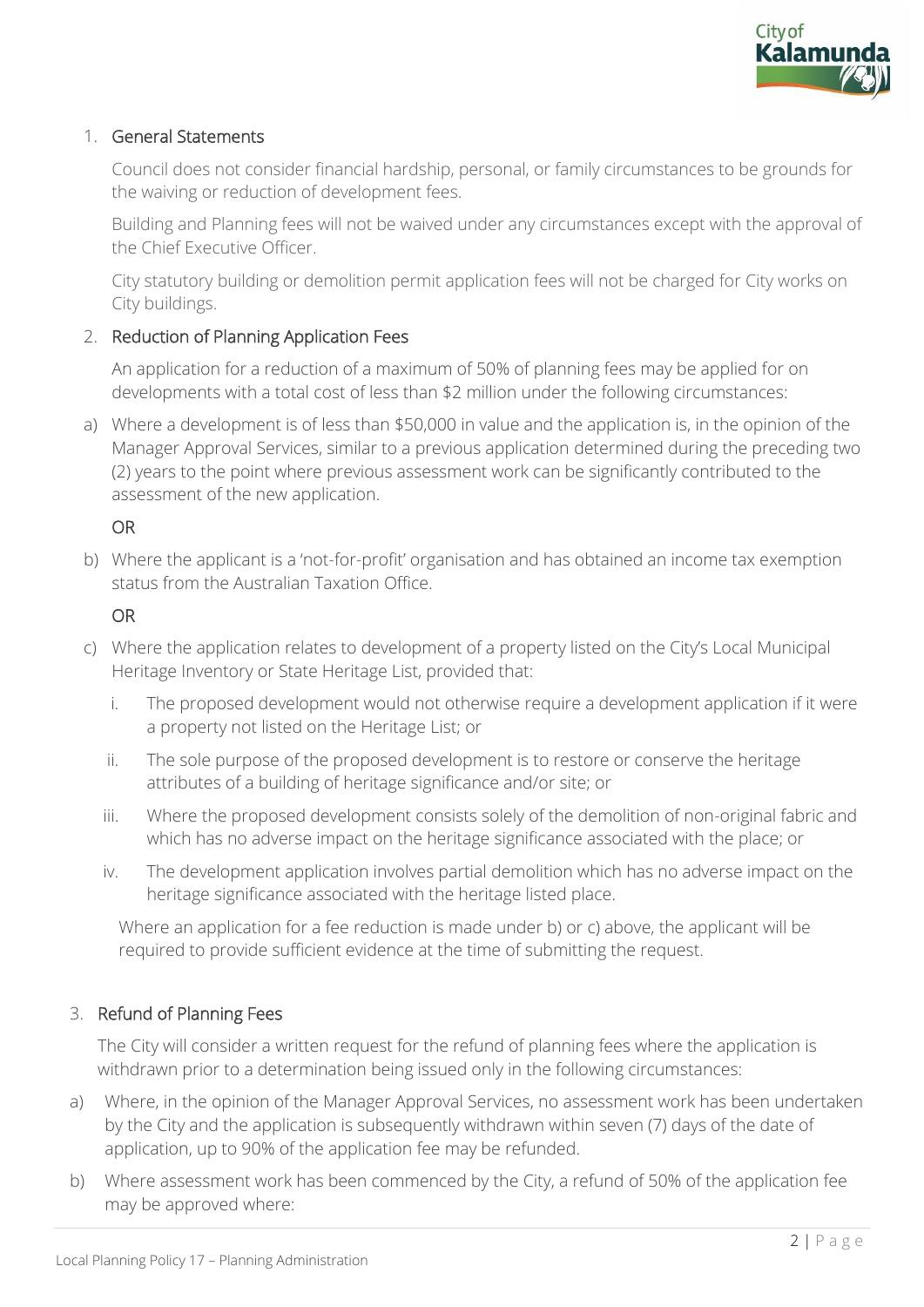

- i. The application has not been advertised; and
- ii. The application is withdrawn in writing by the applicant within twenty-one (21) days of the lodgment of the application.

The process for refunding or waiving of development application fees has been included as Appendix 1 to this Policy.

Where, in the opinion of the Manager Approval Services, there is no requirement for the issue of an approval to commence development, 100% of the application may be refunded.

#### 4. Costs and Expenses

The City will not waive or reduce costs or expenses that may be charged to an applicant where these are incurred through the provision of a service under regulation 49 (1) of the Planning and Development Regulations 2009 regardless of whether a reduced application fee under Section 3 a), b) or c) has been approved.

#### 5. Unauthorised Existing Development

The reduction or refund of application fees will not under any circumstances apply to applications made under Clause 8.4 of the Scheme where a use or development has already been commenced or carried out unlawfully and the purpose of the application is to render that use or development lawful under the Scheme.

## **Variations to Development Approvals**

#### 1. Amending or Revoking a Development Approval

Clause 8.3 of the Scheme states that Council may, upon written application from the owner of the land upon which development approval has been granted, revoke or amend the development approval prior to the commencement of the use or development.

In accordance with the Planning and Development Regulations 2009 the fee to amend an approved development application shall be 50% of the original application fee, with a minimum fee of \$100 and a maximum fee of \$295.

In determining whether to allow the amendment of development approval, the City will consider whether the nature and extent of the proposed amendment is such that the use or development subject of the approval:

a) Remains, in substance, the same;

#### OR

b) Is changed so a new and different use or development is proposed.

If the nature and extent of the proposed amendments are such that it is considered that there is a new and different use or development subject of the approval the City may refuse to allow amendment of the development approval. Should an application to amend a development approval be refused by the City nothing in this Policy shall preclude the applicant from lodging, and the City from determining, a new application for development approval for the use or development the subject of the application.

Where an application to amend a development approval is granted a letter will be issued advising the applicant of this. A new approval will not be issued, instead the original development approval (including conditions) will remain operative, subject to any amendments approved by the City.